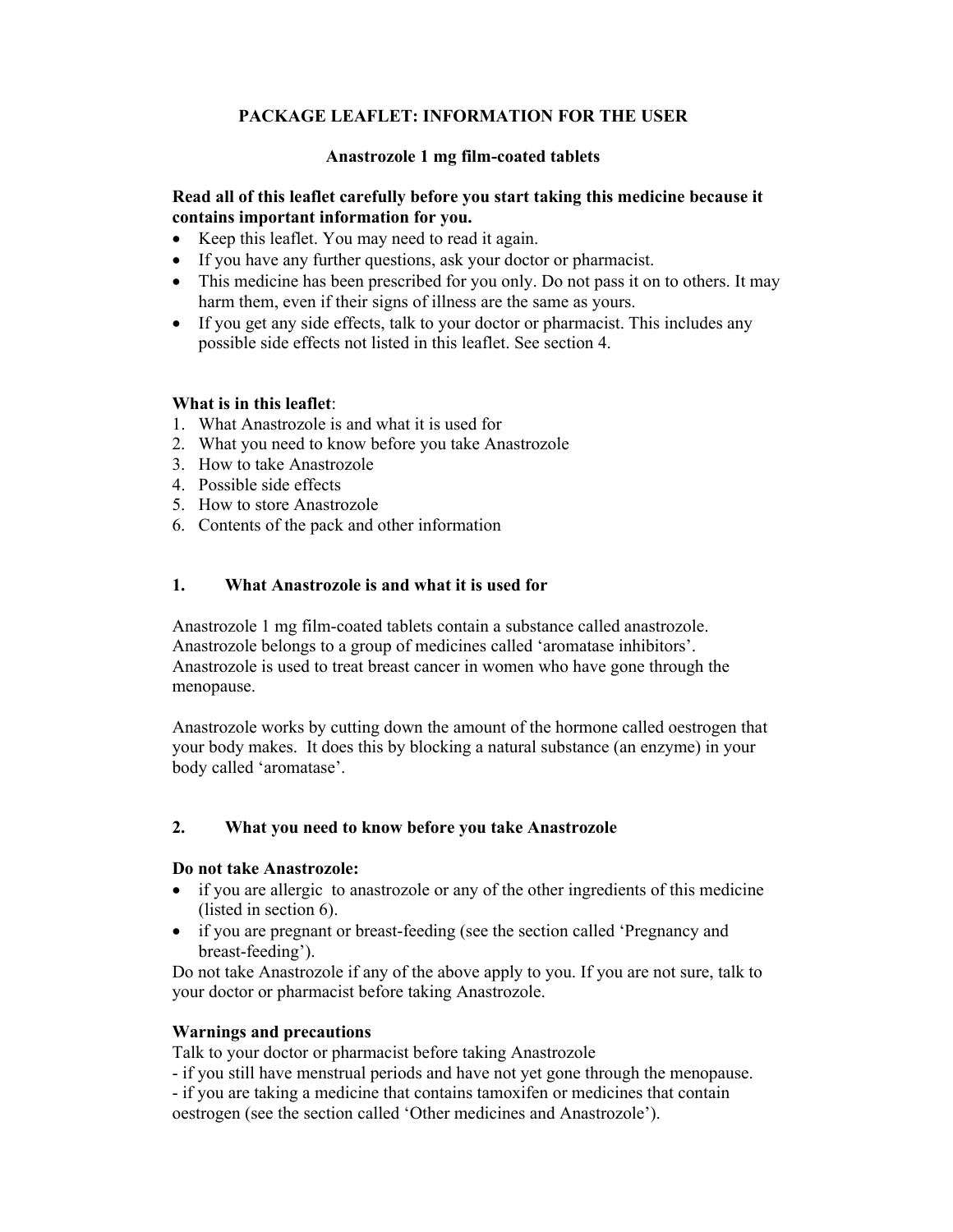- if you have ever had a condition that affects the strength of your bones (osteoporosis).

- if you have problems with your liver or kidneys.

If you are not sure if any of the above applies to you, talk to your doctor or pharmacist before taking Anastrozole.

If you go into the hospital, let the medical staff know you are taking Anastrozole.

### **Taking Other medicines and Anastrozole**

Tell your doctor or pharmacist if you are taking, have recently taken or might take any other medicines.

This includes medicines that you buy without a prescription and herbal medicines. This is because Anastrozole can affect the way some medicines work and some medicines can have an effect on Anastrozole.

Do not take Anastrozole if you are already taking any of the following medicines: - Certain medicines used to treat breast cancer (selective oestrogen receptor modulators), e.g., medicines that contain tamoxifen.

- Medicines that contain oestrogen, such as hormone replacement therapy (HRT).

This is because these medicines may stop Anastrozole from working properly.

If this applies to you, ask your doctor or pharmacist for advice.

Tell your doctor or pharmacist if you are taking the following:

- A medicine known as an 'LHRH analogue'. This includes gonadorelin, buserelin, goserelin, leuprorelin and triptorelin. These medicines are used to treat breast cancer, certain female health (gynaecological) conditions, and infertility.

#### **Pregnancy and breast-feeding**

Do not take Anastrozole if you are pregnant or breast-feeding. Stop Anastrozole if you become pregnant and talk to your doctor.

Ask your doctor or pharmacist for advice before taking any medicine.

#### **Driving and using machines**

Anastrozole is not likely to affect your ability to drive or use any tools or machines. However, some people may occasionally feel weak or sleepy while taking Anastrozole. If this happens to you, ask your doctor or pharmacist for advice.

#### **Anastrozole contains lactose and sodium**

Anastrozole tablets contain lactose which is a type of sugar. If you have been told by your doctor that you have an intolerance to some sugars contact your doctor before taking this medicine.

This medicine contains less than 1 mmol sodium (23 mg) per tablet, that is to say essentially 'sodium-free'.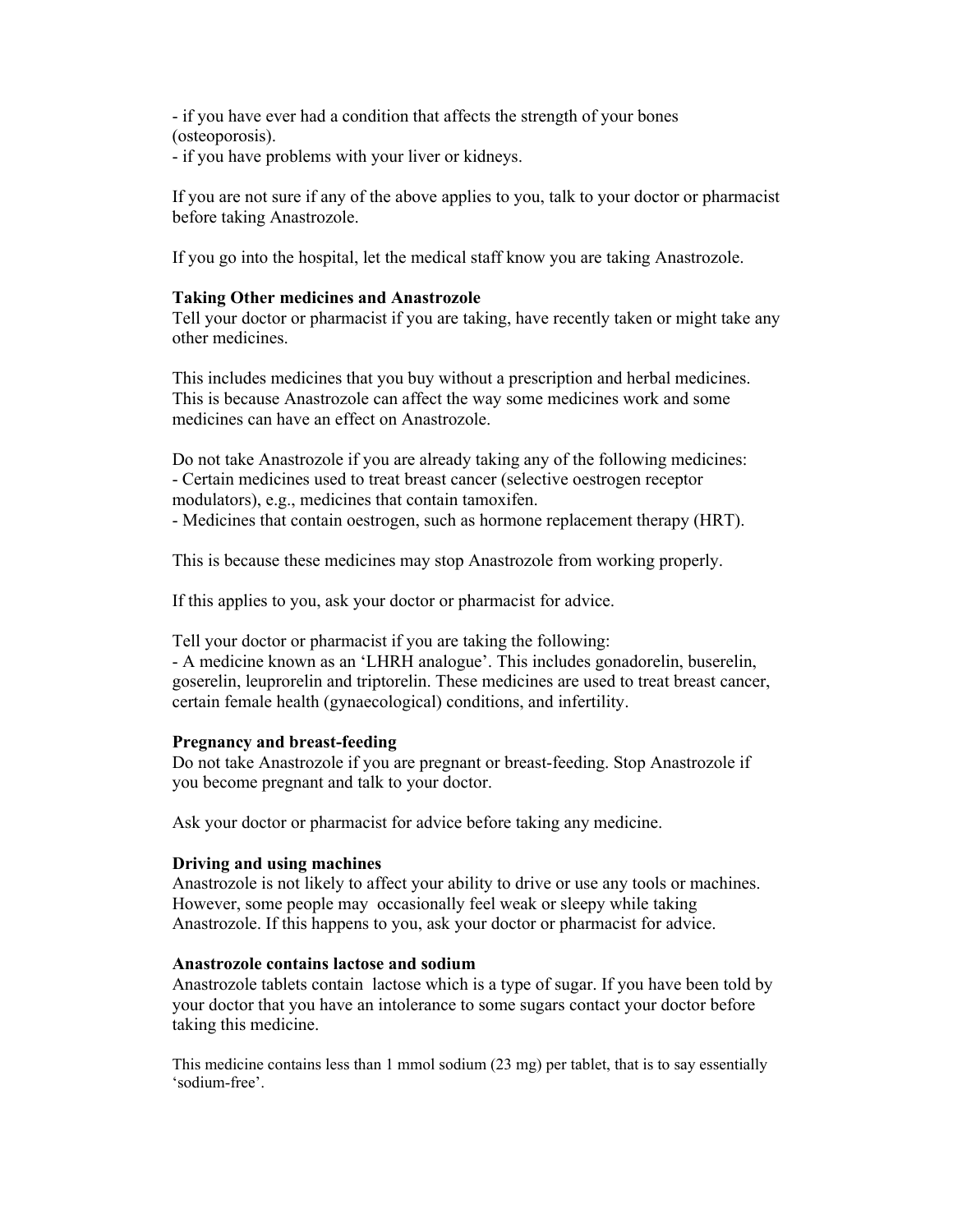## **3. How to take Anastrozole**

- Always take Anastrozole exactly as your doctor or pharmacist has told you. Check with your doctor or pharmacist if you are not sure. The recommended dose is one tablet (1 mg anastrozole) taken once daily.
- Try to take your tablet at the same time each day.
- Swallow the tablet whole with a drink of water.
- It does not matter if you take Anastrozole before, with or after food.

Keep taking Anastrozole for as long as your doctor tells you to. It is a long-term treatment and you may need to take it for several years.

#### **Use in children and adolescents**

Anastrozole should not be given to children and adolescents.

#### **If you take more Anastrozole than you should**

If you take more Anastrozole than you should, talk to a doctor straight away.

#### **If you forget to take Anastrozole**

If you forget to take a dose, just take your next dose as normal. Do not take a double dose (two doses at the same time) to make up for a forgotten dose.

#### **If you stop taking Anastrozole**

**Do not** stop taking your tablets unless your doctor tells you to. If you have any further questions on the use of this medicine, ask your doctor or pharmacist.

#### **4. Possible side effects**

Like all medicines, this medicine can cause side effects, although not everybody gets them.

If any of the following happen, do not take more Anastrozole. Tell your doctor immediately or go to the casualty department at your nearest hospital:

#### **Uncommon (may affect up to 1 in 100 people):**

• Inflammation of the liver (hepatitis) with nausea, vomiting, loss of appetite, fever, itching, yellowing of the skin and eyes, light coloured bowel motions or dark coloured urine.

#### **Rare (may affect up to 1 in 1,000 people):**

- Skin rash caused by hypersensitivity (this can be from a severe allergic reaction)
- Inflammation of the small blood vessels causing red or purple colouring of the skin. Very rarely symptoms of joint, stomach, and kidney pain may occur; this is known as 'Henoch-Schönlein purpura'

#### **Very rare (may affect up to 1 in 10,000 people):**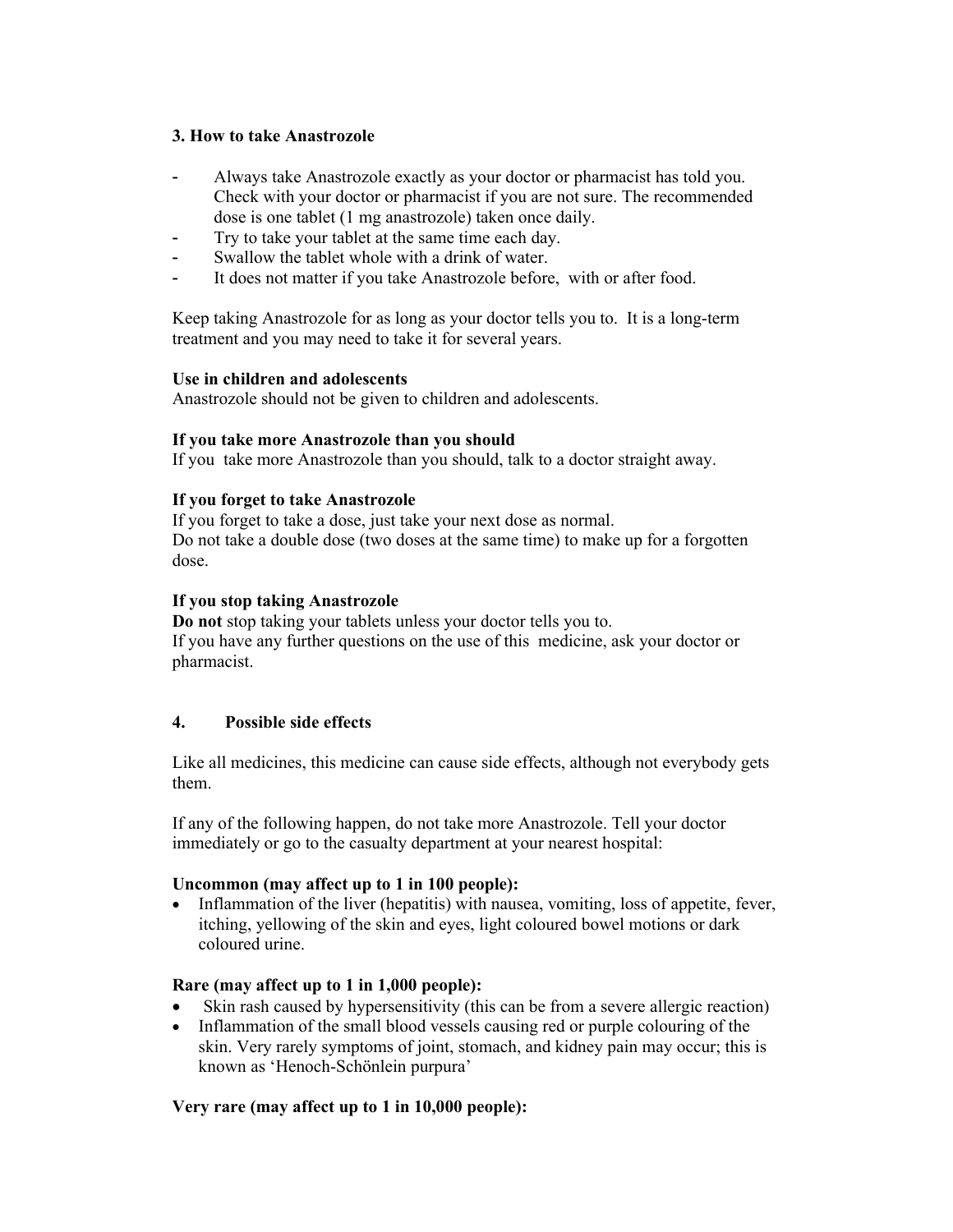- An extremely severe skin reaction with ulcers or blisters on the skin. This is known as 'Stevens-Johnson syndrome'
- Allergic (hypersensitivity) reactions with swelling of the throat that may cause difficulty in swallowing or breathing. This is known as 'angioedema'.

Other side effects include:

## **Very common: may affect more than 1 in 10 people**

- Headache
- Hot flushes
- Feeling sick (nausea)
- Skin rash
- Pain or stiffness in your joints
- Inflammation of the joints (arthritis)
- Feeling weak
- Bone loss (osteoporosis)
- Depression

# **Common: may affect up to 1 to 10 people**

- Loss of appetite
- Raised or high levels of a fatty substance known as cholesterol in your blood. This would be seen in a blood test
- Feeling sleepy
- Carpal tunnel syndrome (tingling, pain, coldness, weakness in parts of the hand)
- Diarrhoea
- $\bullet$  Being sick (vomiting)
- Changes in blood test that show how well your liver is working
- Thinning of your hair (hair loss)
- Allergic (hypersensitivity) reactions including face, lips or tongue.
- Bone pain
- Vaginal dryness
- Bleeding from the vagina (usually in the first few weeks of treatment  $-$  if the bleeding continues, talk to your doctor)
- Muscle pain

# **Uncommon: may affect up to 1 to 100 people**

- Changes in special blood tests that show how your liver is working (gamma-GT and bilirubin)
- Hives or nettle rash
- Raised or high levels of calcium in your blood. If you experience nausea, vomiting and thirst, you should tell your doctor or pharmacist as you may need to have blood tests.
- Trigger finger (a condition in which your finger or thumb catches in a bent position).

# **Rare: may affect up to 1 to 1,000 people**

 Rare inflammation of your skin that may include red patches or blisters, known as erythema multiforme.

#### **Effects on your bones**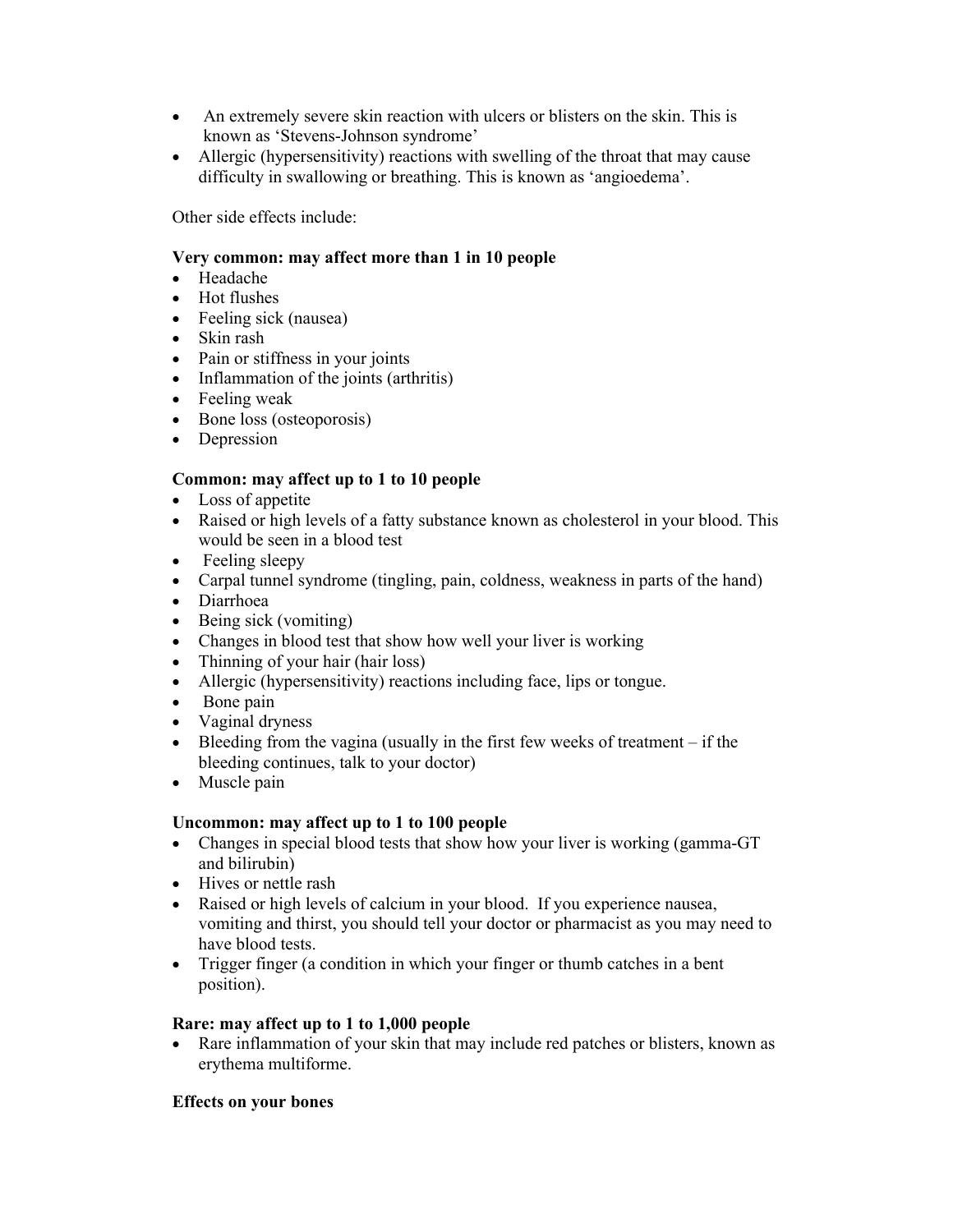Anastrozole lowers the amount of the hormone called estrogen that is in your body. This may lower the mineral content of your bones. Your bones may be less strong and may be more likely to fracture. Your doctor will manage these risks according to treatment guidelines for managing bone health in women who have gone through the menopause. You should talk to your doctor about the risks and treatment options.

## **Reporting of side effects**

If you get any side effects, talk to your doctor or pharmacist. This includes any possible side effects not listed in this leaflet. You can also report side effects directly via the Yellow Card Scheme at www.mhra.gov.uk/yellowcard or search for MHRA Yellow Card in the Google Play or Apple App Store.

By reporting side effects you can help provide more information on the safety of this medicine.

## **5. How to store Anastrozole**

Keep out of the sight and reach of children.

This medicinal product does not require any special storage conditions.

Do not use this medicine after the expiry date which is stated on the blister foil or carton after 'EXP'. The expiry date refers to the last day of that month.

Do not throw away any medicines via wastewater or household waste. Ask your pharmacist how to throw away medicines you no longer use. These measures will help protect the environment.

# **6. Contents of the pack and other information**

#### **What Anastrozole contains**

• The active substance is anastrozole. One tablet contains 1 mg of anastrozole.

• The other ingredients in the tablet core are lactose monohydrate (see section 2 'Anastrozole contains lactose and sodium'), sodium starch glycolate, povidone (E1201), and magnesium stearate (E572).

The ingredients in the tablet coating are macrogol, hypromellose (E464), and titanium dioxide (E171).

#### **What Anastrozole looks like and contents of the pack**

Anastrozole is a white film-coated round tablet, with the inscriptions "ANA" and "1" on one side.

Anastrozole is available in blisters of 10, 14, 20, 28, 30, 50, 56, 60, 84, 90, 98, 100 or 300 tablets and in hospital blisters of 28, 50, 84, 98, 300 or 500 tablets.

Not all pack sizes may be marketed.

#### **Marketing Authorisation Holder and Manufacturer**